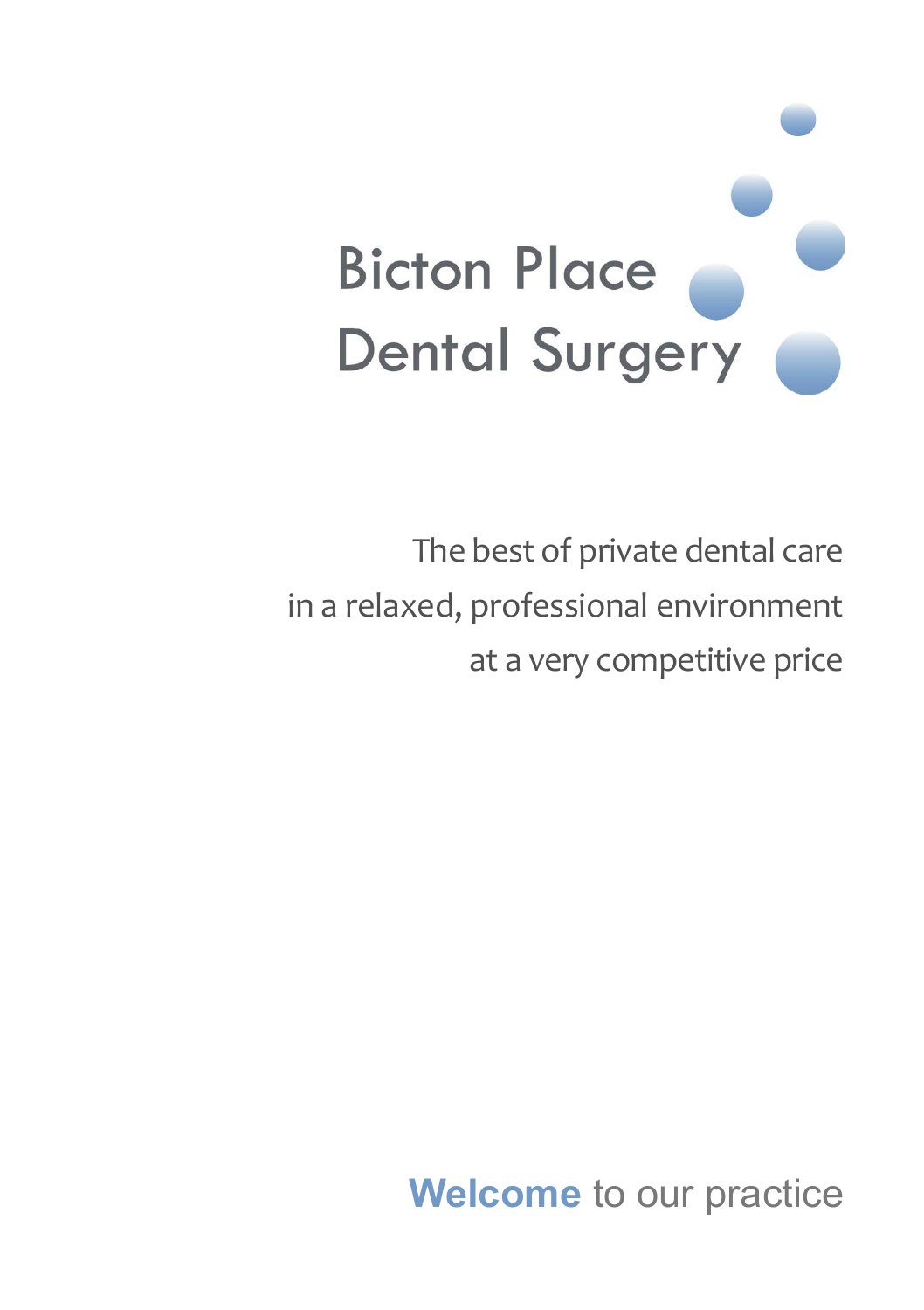# Bicton Place Dental Surgery **welcomes you**

#### **How we can help**

- **pain free, preventive dentistry**
- **individual and family dental care**
- **tooth whitening**
- **replacement of missing teeth**
- **cosmetic treatments**

Our team takes a preventive, health-based approach to your dental care to try to stop problems before they require extensive and costly dental treatment.

We aim to provide quality care and are focused on our continuing dental education and keeping up to date with all the changes in modern dentistry.

Our well trained, friendly team will always try to make your visit a positive one. If you have any concerns, please do let us know.

### **Our Dentists**

David Ward BDS, DPDS - Owner and Principal Dentist Qualified Guy's Hospital, London 1987 GDC Reg 63007

Sarah Delap, BDS, MSc - Dental Associate Qualified University College Cork 2010 GDC Reg 194872

Thomas Brew BDS, MFDS - Dental Associate qualified Plymouth University 2014 GDC Reg 251922

#### **And our Hygienist**

Katie Willis, Dip DH RCS Eng - GDC Reg 114473



## **Practice Standards**

We are proud to be Denplan Excel Accredited and members of the British Dental Association 'Good Practice' Scheme which demonstrates our commitment to excellence in patient care, staff development and all areas of our practice. The practice is regulated by the General Dental Council - www.gdc-uk.org.

We observe patient confidentiality at all times and follow strict Data Protection regulations with regard to the security of all our records.

Your wellbeing and satisfaction is our main concern so please let us know if there is anything that you are concerned or unhappy about. We take all comments and complaints very seriously and try to ensure they are dealt with in a sensitive manner and resolved quickly and efficiently for you.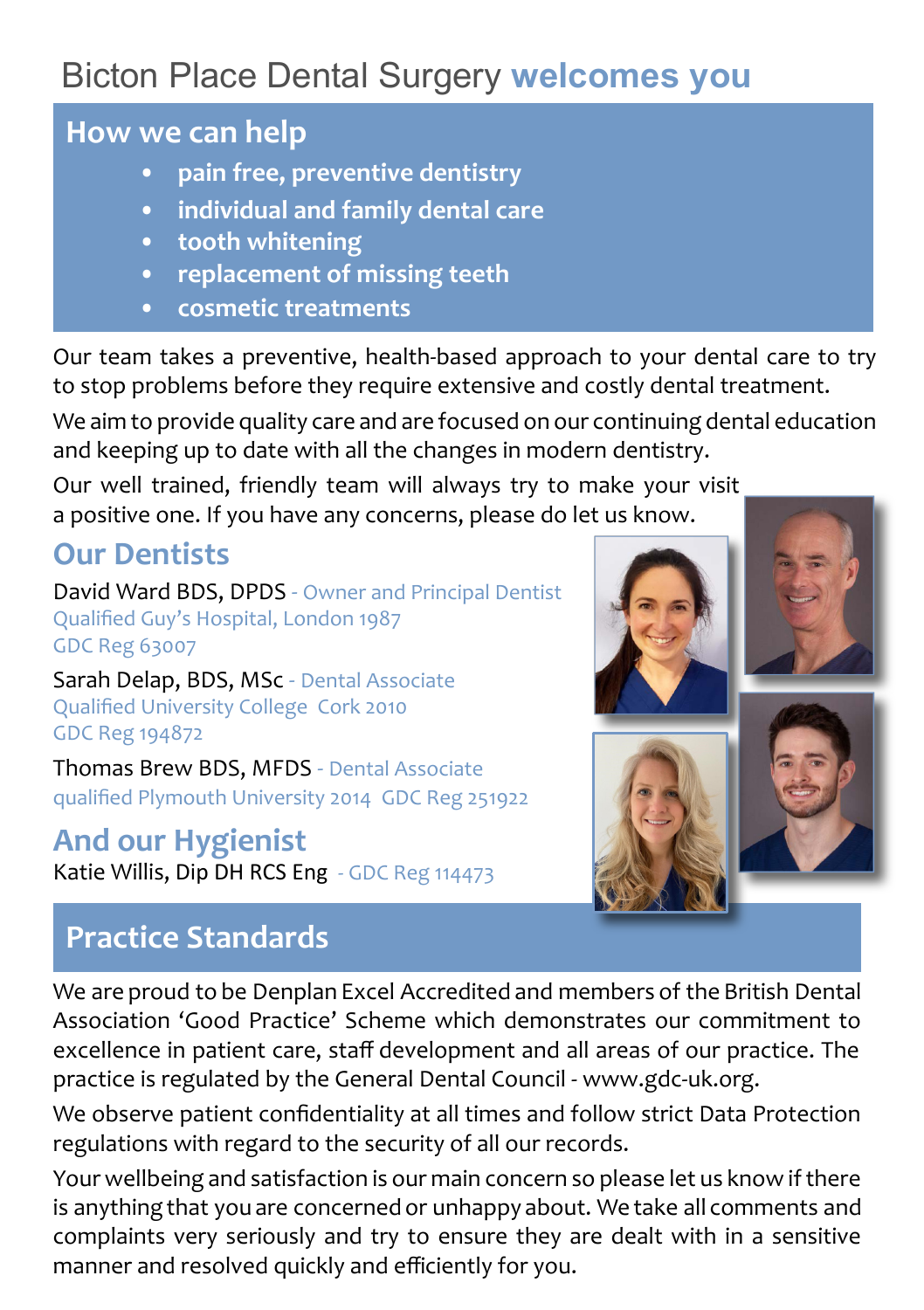After your examination, if treatment is required, your options will be discussed with you to help you decide what is most appropriate for you. It is our practice policy to give patients full information about the cost of their dental care before any treatment is undertaken. Patients will be provided with a written treatment plan and cost estimate.

Patients requiring orthodontics, sedation, implants or other more specialist services will be referred, with your consent, to respected colleagues locally.

## **Paying for Treatment**

Most of our clients are members of Denplan, a plan that spreads the cost of check ups and routine hygiene visits over the year.

Plan members receive a discount of 10% on any treatment required. Membership also



provides emergency out-of-hours call out and worldwide accident cover. Please ask us for details.

Regrettably we are unable to provide treatment on the National Health Service but we do have very competitively priced alternatives. Please ask for a copy of our Price List or you can find it on our website at www.bictondental.co.uk.

Our patients pay a proportion of their costs at each visit with the balance due on completion of treatment. We accept cash, cheque (with guarantee card) and most major debit and credit cards.

We are unable to offer credit arrangements ourselves, however, if you wish to discuss the possibility of alternative arrangements, our staff on reception will try to help in any way they can.

## **Cancellations**

We would be grateful if you could advise us if you are unable to keep your appointment. Although we do not normally charge for missed appointments, we reserve the right to levy a charge as a result of non attendance or late cancellation. We send our patients automatic text and email reminders and if it would help, we are very happy to provide a pre-visit courtesy call to remind you of your next appointment. Please let us know if this would be of interest.

We take great care with all the Personal Data we hold, to ensure we comply with best professional practice and with the law. For a full copy of our Data Privacy Notice please see our website, ask at reception or email info@bictondental.co.uk.